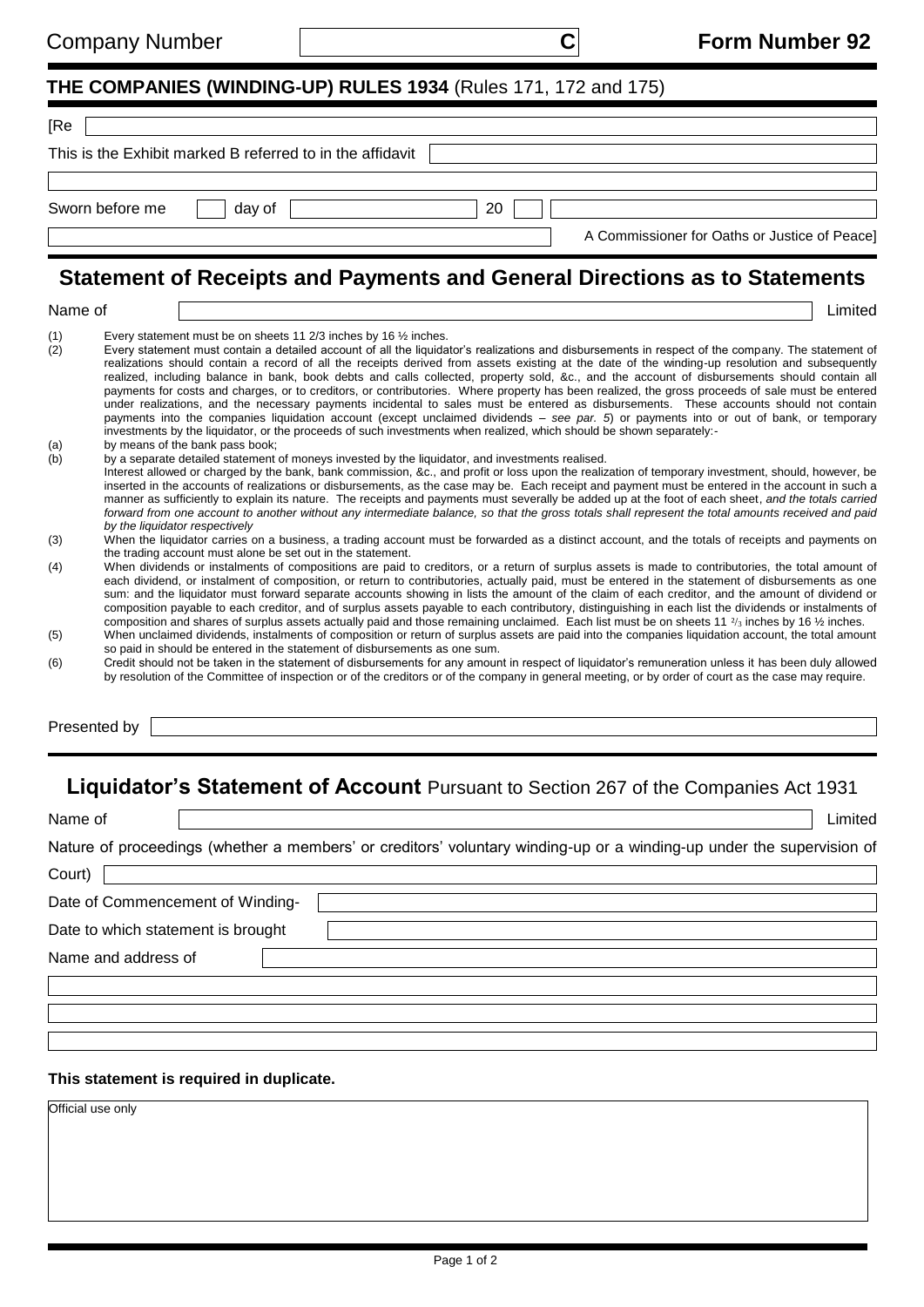## LIQUIDATOR'S STATEMENT OF ACCOUNTS PURSUANT TO SECTION 267 OF THE COMPANIES ACT, 1931

| <b>REALISATIONS</b> |                            |                                     | <b>DISBURSEMENTS</b> |               |             |                               |                         |               |              |
|---------------------|----------------------------|-------------------------------------|----------------------|---------------|-------------|-------------------------------|-------------------------|---------------|--------------|
| <b>DATE</b>         | OF WHOM<br><b>RECEIVED</b> | NATURE OF ASSETS<br><b>REALISED</b> |                      | <b>AMOUNT</b> | <b>DATE</b> | <b>TO WHOM</b><br><b>PAID</b> | NATURE OF DISBURSEMENTS | <b>AMOUNT</b> |              |
|                     |                            | Brought forward                     | $\pmb{\mathfrak{L}}$ | $\mathbf{p}$  |             |                               | Brought forward         | $\mathbf f$   | $\mathbf{p}$ |
|                     |                            |                                     |                      |               |             |                               |                         |               |              |
|                     |                            |                                     |                      |               |             |                               |                         |               |              |
|                     |                            |                                     |                      |               |             |                               |                         |               |              |
|                     |                            | Carried forward                     |                      |               |             |                               | Carried forward         |               |              |
|                     |                            |                                     |                      |               |             |                               |                         |               |              |

**NOTE – No balance should be shown on this Account, but only the total Realisations and Disbursements, which should be carried forward to the next Account.**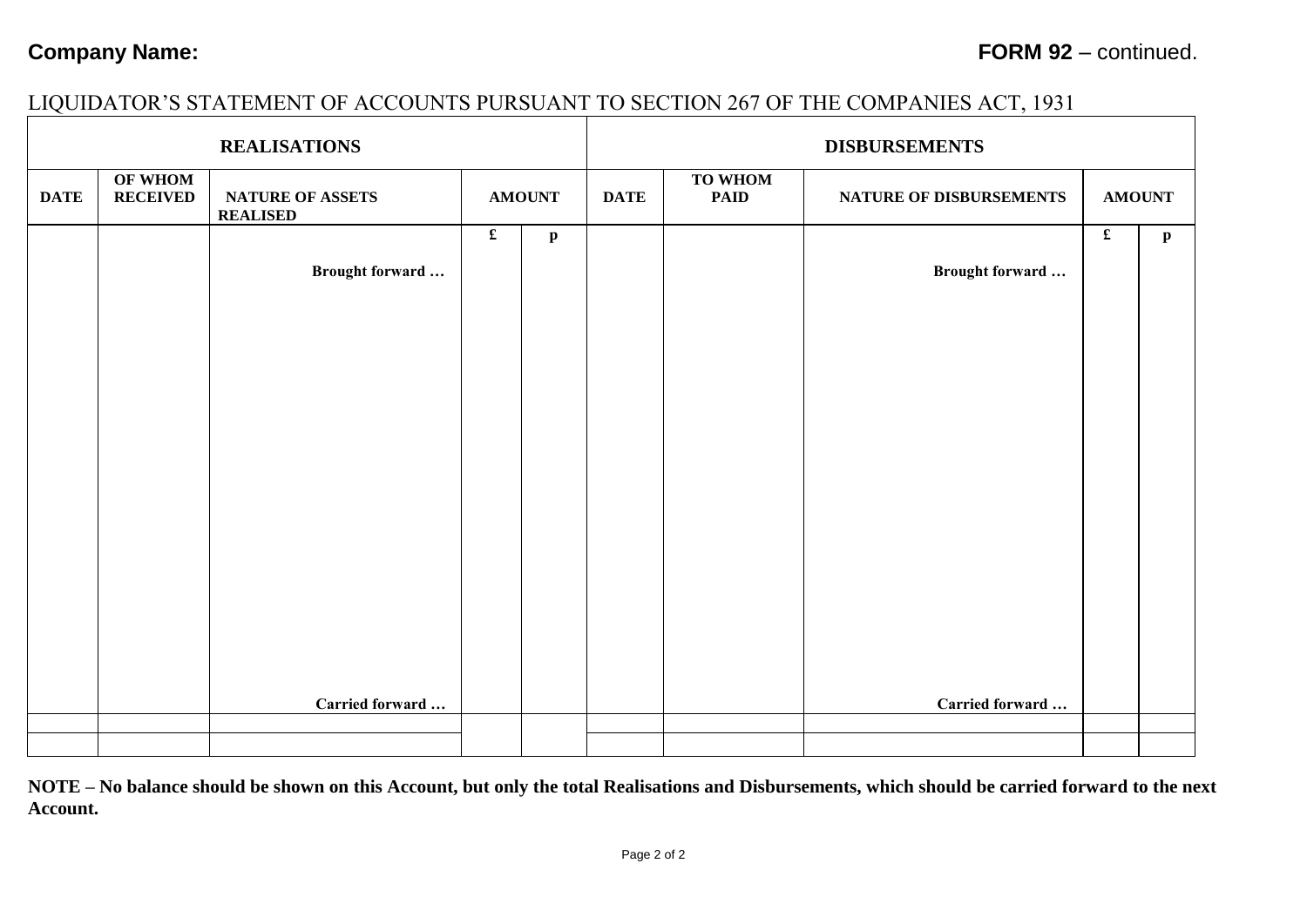## **Analysis of Balance**

|              |                                                                                                              | £ | p |
|--------------|--------------------------------------------------------------------------------------------------------------|---|---|
|              | <b>Total Realisations</b>                                                                                    |   |   |
|              | <b>Total Disbursements</b>                                                                                   |   |   |
|              | <b>Balance</b>                                                                                               |   |   |
|              | The Balance is made up as follows:-                                                                          |   |   |
| 1            | <b>Cash in hands of Liquidator</b>                                                                           |   |   |
| $\mathbf{2}$ | Total payments into Bank, including balance at date of<br>£<br>commencement of winding up (as per Bank Book) |   |   |
|              | <b>Total withdrawals from Bank</b><br>£                                                                      |   |   |
|              | <b>Balance at Bank</b>                                                                                       |   |   |
| 3            | <b>Amount in Companies Liquidation Account</b>                                                               |   |   |
| 4            | £<br><b>Amounts invested by Liquidator</b>                                                                   |   |   |
| 5            | <b>LESS Amounts realised from same</b><br>£                                                                  |   |   |
|              | <b>Balance</b>                                                                                               |   |   |
| £            | <b>Total Balance as shown above</b>                                                                          |   |   |

**\_\_ NOTE Full details of stocks purchased for investment and realisation thereof should be given in a separate statement.**

**\* The investment or deposit of money by the Liquidator does not withdraw it from the operation of Section 268 of the Companies Act, 1931, and any such investments representing money held for six months or upwards must be realised and paid into Court.**

|                | NOTE - The Liquidator should also state:                                                                     |                                                                                                  |   |
|----------------|--------------------------------------------------------------------------------------------------------------|--------------------------------------------------------------------------------------------------|---|
| 1              | Amount of the<br>estimated assets and<br>liabilities at the date of<br>the commencement of<br>the winding up | <b>Assets (after deducting amounts</b><br>charged to secured creditors and<br>debenture holders) | £ |
|                |                                                                                                              | <b>Liabilities: Secured creditors</b><br>£                                                       |   |
|                |                                                                                                              | Debenture holders                                                                                | £ |
|                |                                                                                                              | <b>Unsecured creditors</b>                                                                       | £ |
| $\overline{2}$ | The total amount of the<br>capital paid up at the<br>date of the<br>commencement of the<br>winding up        | Paid up in cash<br>£                                                                             |   |
|                |                                                                                                              | Issued as paid up otherwise than<br>for cash                                                     | £ |
| 3              | The general description<br>and estimated value of<br>outstanding assets (if<br>any)                          |                                                                                                  |   |